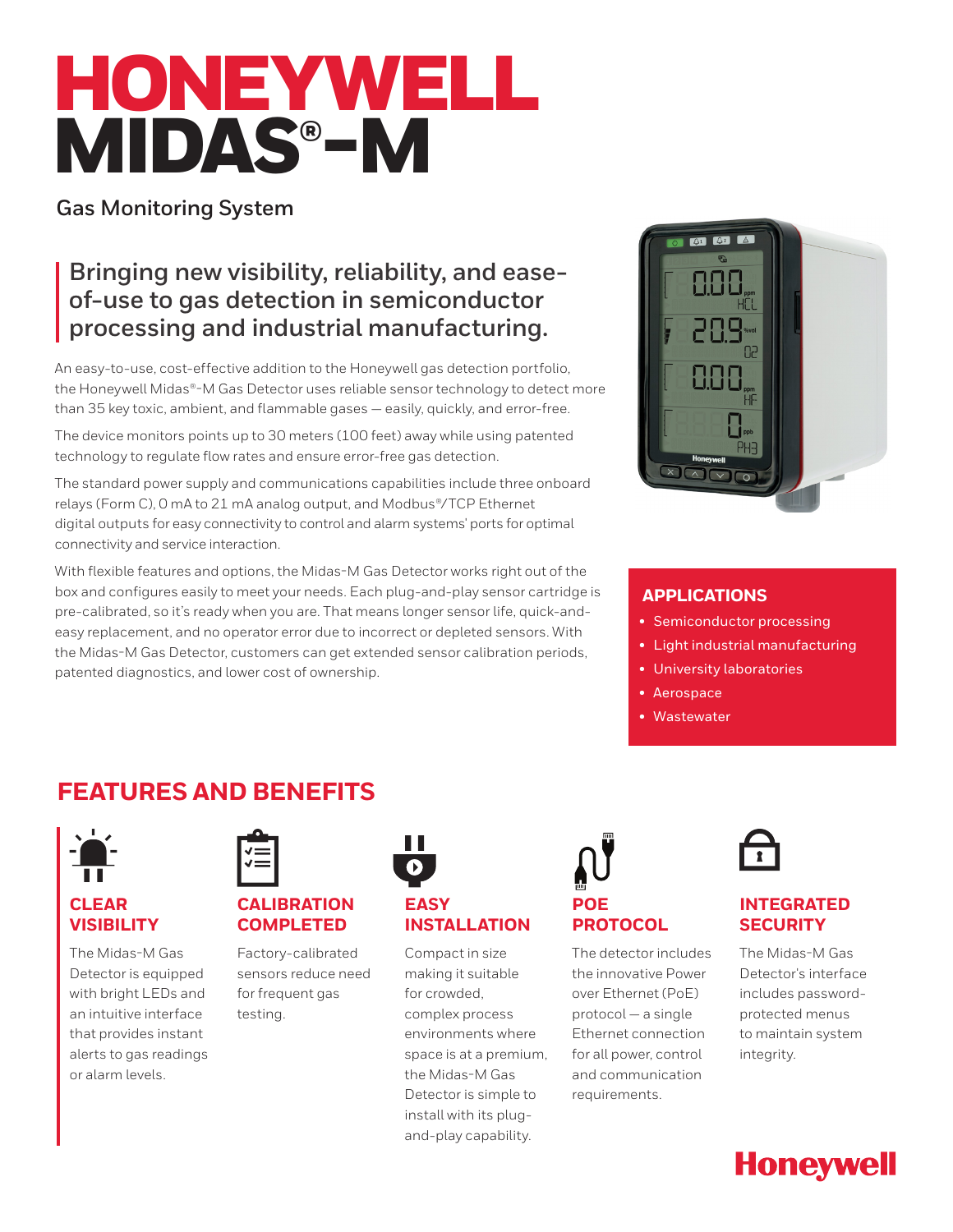# **Midas®-M** Specifications

| <b>TABLE 1.</b>                                               |                                                                                                                                                                                                                      |  |  |  |  |
|---------------------------------------------------------------|----------------------------------------------------------------------------------------------------------------------------------------------------------------------------------------------------------------------|--|--|--|--|
| <b>TRANSMITTER DIMENSION</b>                                  |                                                                                                                                                                                                                      |  |  |  |  |
| Size (unit with Cartridge)                                    | $136$ mm (H) x 83 mm (W) x 152 mm (D)<br>$(5.35 \text{ in} \times 3.27 \text{ in} \times 5.98 \text{ in})$                                                                                                           |  |  |  |  |
| <b>Weight - Transmitter</b>                                   | 1.3 kg (2.87 lb)                                                                                                                                                                                                     |  |  |  |  |
| <b>Weight - Cartridge</b>                                     | 0.17 kg ~ 0.22 kg (0.38 lb ~ 0.49 lb) dependent on sensor type                                                                                                                                                       |  |  |  |  |
| <b>OPTIONAL RELAY DIMENSION</b>                               |                                                                                                                                                                                                                      |  |  |  |  |
| Size                                                          | 137 mm $(H) \times 84$ mm $(W) \times 41$ mm $(D)$<br>$(5.39 \text{ in} \times 3.31 \text{ in} \times 1.61 \text{ in})$                                                                                              |  |  |  |  |
| Weight                                                        | $0.31$ kg $(0.68$ lb)                                                                                                                                                                                                |  |  |  |  |
| <b>POWER REQUIREMENTS</b>                                     |                                                                                                                                                                                                                      |  |  |  |  |
| <b>Operating Voltage</b>                                      | 24 VDC Nominal, -15 to 10% (20.4 VDC to 26.4 VDC)                                                                                                                                                                    |  |  |  |  |
| <b>Operating Voltage with Power</b><br>Over Ethernet (PoE)    | 48 VDC PoE (IEEE 802.3af compliant)                                                                                                                                                                                  |  |  |  |  |
| <b>POWER CONSUMPTION</b>                                      |                                                                                                                                                                                                                      |  |  |  |  |
| Transmitter unit (normal condition) <sup>1</sup>              | Typ. $5W$                                                                                                                                                                                                            |  |  |  |  |
| <b>Transmitter unit</b><br>(full load condition) <sup>2</sup> | $\leq 11.45$ W                                                                                                                                                                                                       |  |  |  |  |
| <b>Transmitter with Optional Relay</b>                        | $\leq$ 12.9 W                                                                                                                                                                                                        |  |  |  |  |
| <b>OUTPUTS</b>                                                |                                                                                                                                                                                                                      |  |  |  |  |
| Visual                                                        | Alarm, Power, Fault LEDs, and LCD with all the gas readings and events.<br>LEDs: Power (Green), Alarm 1 (Red), Alarm 2 (Red), Fault (Yellow)                                                                         |  |  |  |  |
| <b>Relays in Transmitter</b>                                  | (3) Relays for Alarm 1, Alarm 2 and Fault rated 1.0 A @ 30 Vdc or 0.5 A @ 125 Vac<br>Max 10 uA @ 10 mV minimum, configurable as normally open or closed, latched or unlatched                                        |  |  |  |  |
| <b>Relays in Optional Relay</b>                               | 8 relays for Alarm 1 and Alarm 2 of each channel and a relay for common fault rated<br>1.0 A @ 30 Vdc or 0.5 A @ 125 Vac<br>Max 10 uA @ 10 mV minimum, configurable as normally open or closed, latched or unlatched |  |  |  |  |
| Analog                                                        | 3 wire sink, 3 wire source, or 4 wire fully isolated; 0 mA to 21 mA for each channel                                                                                                                                 |  |  |  |  |
| <b>Digital Communications</b>                                 | Modbus/TCP Ethernet/Power over Ethernet (PoE)                                                                                                                                                                        |  |  |  |  |
| <b>CERTIFICATIONS AND SPECIFICATION</b>                       |                                                                                                                                                                                                                      |  |  |  |  |
|                                                               | CE marked<br>Meets EN 50270:2015+AC:2016 and EN 61000-6-4:2007+A1<br>ETL approved UL 61010-1:2012 Ed.3<br>IFFE 802.3af-2003                                                                                          |  |  |  |  |
| <b>PERFORMANCE</b>                                            |                                                                                                                                                                                                                      |  |  |  |  |
|                                                               | Refer to individual sensor datasheets                                                                                                                                                                                |  |  |  |  |
| <b>TRANSPORT SYSTEM</b>                                       |                                                                                                                                                                                                                      |  |  |  |  |
| <b>Flow Rate</b>                                              | 600 mL/min                                                                                                                                                                                                           |  |  |  |  |
| <b>Transport Time</b>                                         | 2 seconds to 25 seconds maximum                                                                                                                                                                                      |  |  |  |  |
| <b>Sample Line Tubing</b>                                     | 3.18 mm ID x 6.35 mm OD (0.125 in x 0.25 in)                                                                                                                                                                         |  |  |  |  |
| <b>Tubing Length</b>                                          | Up to 30 m (100 ft) with FEP tubing                                                                                                                                                                                  |  |  |  |  |
| <b>Exhaust Line Tubing</b>                                    | 4.76 mm ID x 6.35 mm OD (0.188 in x 0.25 in)                                                                                                                                                                         |  |  |  |  |
| <b>Exhaust Length</b>                                         | Up to 30 m (100 ft)                                                                                                                                                                                                  |  |  |  |  |
| <b>Ambient Port</b>                                           | In line air filter required                                                                                                                                                                                          |  |  |  |  |
| <b>OPERATING TEMPERATURE</b>                                  |                                                                                                                                                                                                                      |  |  |  |  |
|                                                               | 0°C to 40°C (32°F to 104°F)                                                                                                                                                                                          |  |  |  |  |
| <b>WIRING REQUIREMENT</b>                                     |                                                                                                                                                                                                                      |  |  |  |  |
| 4-20 mA                                                       | 2 wire, 14 AWG maximum                                                                                                                                                                                               |  |  |  |  |
| Digital                                                       | CAT5 Cable or equivalent: RJ45 connector                                                                                                                                                                             |  |  |  |  |
|                                                               |                                                                                                                                                                                                                      |  |  |  |  |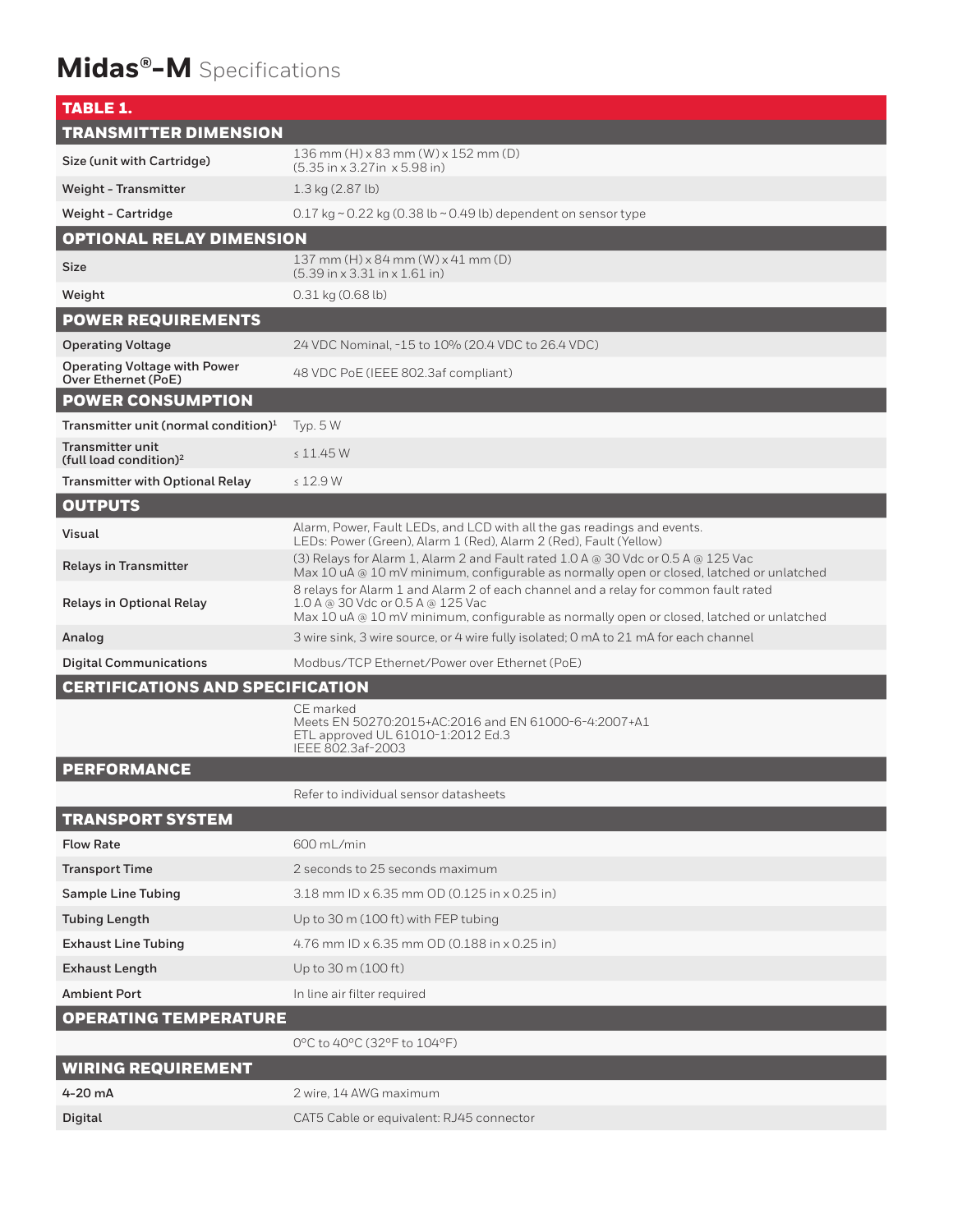# **Midas®-M** Specifications

| <b>TABLE 1. (continued)</b>                    |                                                                                                                                                             |  |  |  |
|------------------------------------------------|-------------------------------------------------------------------------------------------------------------------------------------------------------------|--|--|--|
| <b>GAS CONCENTRATION DISPLAY AND INTERFACE</b> |                                                                                                                                                             |  |  |  |
| Instrument                                     | 4-digit alphanumeric display with separate units,<br>concentration bar graph for each channel and other icon driven indicators<br>4 button interface keypad |  |  |  |
| Remote                                         | Internet browser access via Ethernet                                                                                                                        |  |  |  |
| <b>INSTALLATION DETAILS</b>                    |                                                                                                                                                             |  |  |  |
| Mounting                                       | Wall mounted using pre-drilled holes on chassis. Options for DIN rail                                                                                       |  |  |  |
| Material                                       | Cover: Plastic (Polycarbonate)<br>Chassis/Mounting bracket: Zinc plated steel<br>Red frame: Liquid coated aluminum                                          |  |  |  |
| <b>WARRANTY</b>                                |                                                                                                                                                             |  |  |  |
| <b>Transmitter Unit</b>                        | 1 year                                                                                                                                                      |  |  |  |
| <b>Sensor Cartridge</b>                        | 2 years                                                                                                                                                     |  |  |  |

<sup>1</sup> Normal condition: (1) No gas alarm, (2) Without tube and pressure/vacuum

² Full load condition: (1) All 4 channels gas alarm are on, (2) Maximum tubing length and pressure/vacuum on the inlet/exhaust line

| <b>SMART SENSORS</b>     |                                  |                |                           |
|--------------------------|----------------------------------|----------------|---------------------------|
| <b>Gas Name</b>          | <b>Chemical Formula</b>          | Range          | <b>Sensor Part Number</b> |
| Hydrogen Chloride        | HCL                              | $0 - 8$ ppm    | MMS-E2                    |
| <b>Boron Trichloride</b> | BCl <sub>3</sub>                 | $0 - 8$ ppm    | MMS-E2                    |
| Dichlorosilane           | SiH <sub>2</sub> Cl <sub>2</sub> | $0 - 8$ ppm    | MMS-E2                    |
| Hydrogen Bromide         | <b>HBr</b>                       | $0 - 8$ ppm    | MMS-E2                    |
| Silane                   | $SiH_{4}$                        | $0 - 20$ ppm   | MMS-X2                    |
| Disilane                 | Si <sub>2</sub> H <sub>6</sub>   | $0 - 20$ ppm   | MMS-X2                    |
| Hydrogen                 | H <sub>2</sub>                   | $0 - 1000$ ppm | MMS-G2                    |
| Chlorine                 | Cl <sub>2</sub>                  | $0 - 2$ ppm    | MMS-L <sub>2</sub>        |
| Ammonia                  | NH <sub>3</sub>                  | $0 - 100$ ppm  | MMS-A2                    |
| <b>Carbon Monoxide</b>   | CO                               | $0 - 100$ ppm  | MMS-C2                    |
| Phosphine                | PH <sub>3</sub>                  | $0 - 1200$ ppb | MMS-R2                    |
| Ozone                    | O <sub>3</sub>                   | $0 - 0.4$ ppm  | MMS-U2                    |
| Oxygen                   | O <sub>2</sub>                   | $0 - 25%$ v/v  | MMS-D2                    |
| Sulfur Dioxide           | SO <sub>2</sub>                  | $0 - 8$ ppm    | MMS-S2                    |
| Hydrogen Fluoride        | HF                               | $0 - 12$ ppm   | $MMS-Z2$                  |
| Boron Trifluoride        | BF <sub>3</sub>                  | $0 - 8$ ppm    | MMS-Z2                    |
| Tungsten Hexafluoride    | WF <sub>6</sub>                  | $0 - 12$ ppm   | MMS-Z2                    |